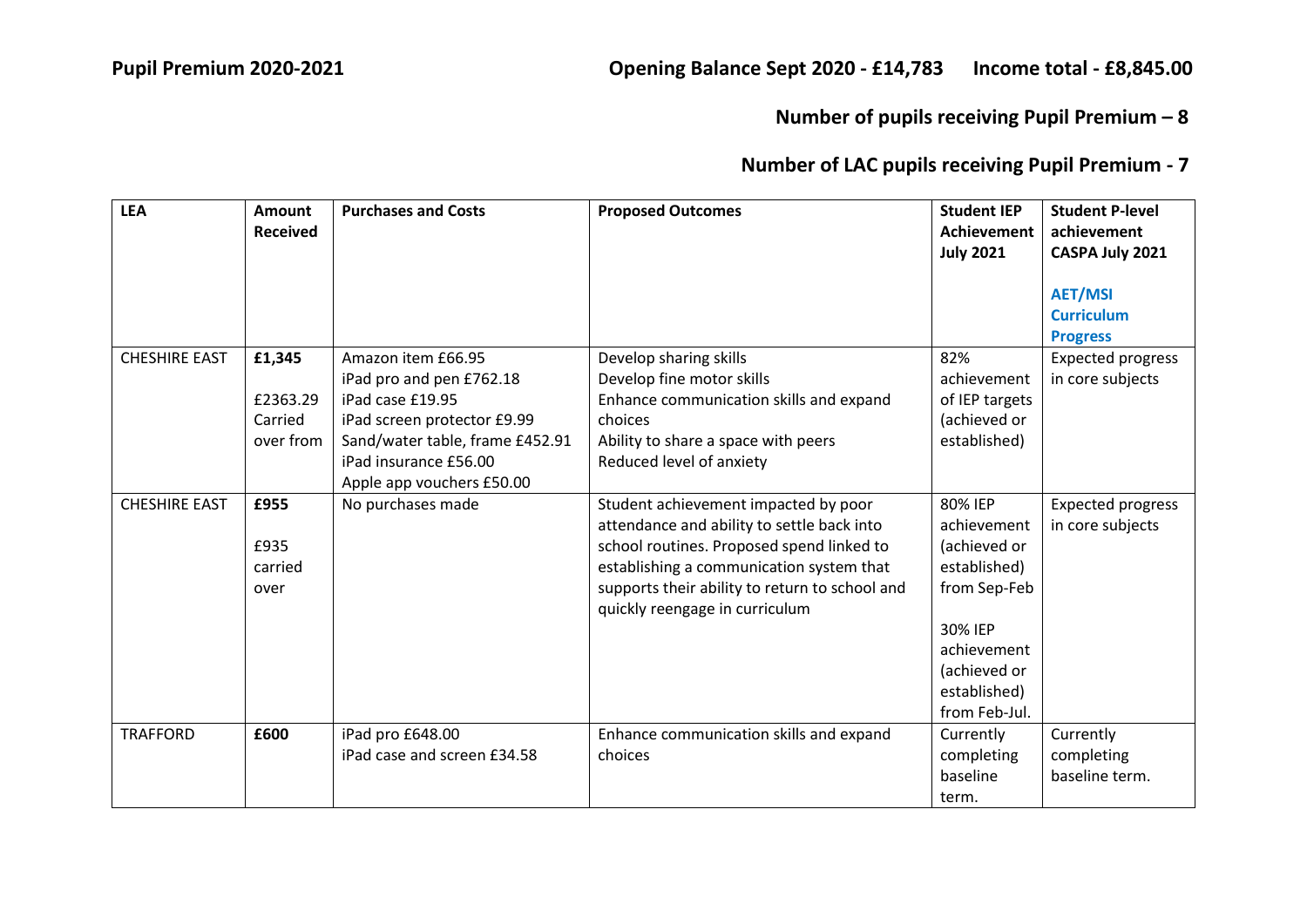| <b>CHESHIRE EAST</b> | £955      | Special needs toys £51.29        | Help to self-regulate                         | 90%            | <b>Expected progress</b> |
|----------------------|-----------|----------------------------------|-----------------------------------------------|----------------|--------------------------|
|                      |           | Amazon item £35.96               | Develop fine motor and matching skills        | achievement    | in core subjects         |
|                      | £1,506.05 | Southpaw item £474.00            | Meet communication targets                    | of IEP targets |                          |
|                      | carried   | PECs book £67.00                 | <b>Reduced frustrations</b>                   | (achieved or   |                          |
|                      | over      | Squatty potty £14.95             | Improve personal care and independence skills | established)   |                          |
|                      |           | iPad insurance £28.00            |                                               |                |                          |
| <b>CHESHIRE EAST</b> | £1345     | Messy play jelly crystals £56.75 | Demonstrate vocabulary of 3 or more words     | 88%            | <b>Expected progress</b> |
|                      |           | TTS items £208.44                | Maintain attention within a turn taking       | achievement    | in core subjects         |
|                      | £1333.20  |                                  | environment                                   | of IEP targets |                          |
|                      | carried   |                                  | Sit calmly and pass items following verbal    | (achieved or   |                          |
|                      | over      |                                  | countdowns.                                   | established)   |                          |
|                      |           |                                  |                                               |                |                          |
| <b>CHESHIRE EAST</b> | £1345.00  | Role-play money £51.49           | Develop relating numerals to correct          | 100%           | <b>Expected progress</b> |
|                      |           |                                  | quantities                                    | achievement    | in core subjects         |
|                      | £1,485.35 |                                  | Improve matching skills                       | of IEP targets |                          |
|                      | carried   |                                  | Support communication and social play skills  | (achieved or   |                          |
|                      | over      |                                  | Practice turn taking and sharing skills       | established)   |                          |
|                      |           |                                  |                                               |                |                          |
| <b>SALFORD</b>       | £1345     | RNIB penfriend, book, multi      | Improve independence, communication and       | 83%            | <b>Expected progress</b> |
|                      |           | memo £123.77                     | interaction                                   | achievement    | in core subjects         |
|                      | £943.79   | Massage bug, puzzles £215.28     | Keep calm and regulated to access work and    | across the     |                          |
|                      | carried   | Talking photo frame, chatter     | lessons                                       | year of        |                          |
|                      | over      | block, egg box £341.40           | Develop literacy and numeracy                 | targets        |                          |
|                      |           | Headphones £25.99                | Increased awareness of the world around her   | linked to      |                          |
|                      |           | Books £173.98                    |                                               | pupil          |                          |
|                      |           | Books and canes £148.96          |                                               | premium        |                          |
|                      |           | puzzles and IPod touch £265.43   |                                               | spend          |                          |
| <b>CHESHIRE EAST</b> | £995      | Computer mouse x2 £19.98         | Promote sensory independence                  | 100%           | <b>Expected progress</b> |
|                      |           | Scooter £85.99                   | Increase ability to make choices              | achievement    | in core subjects         |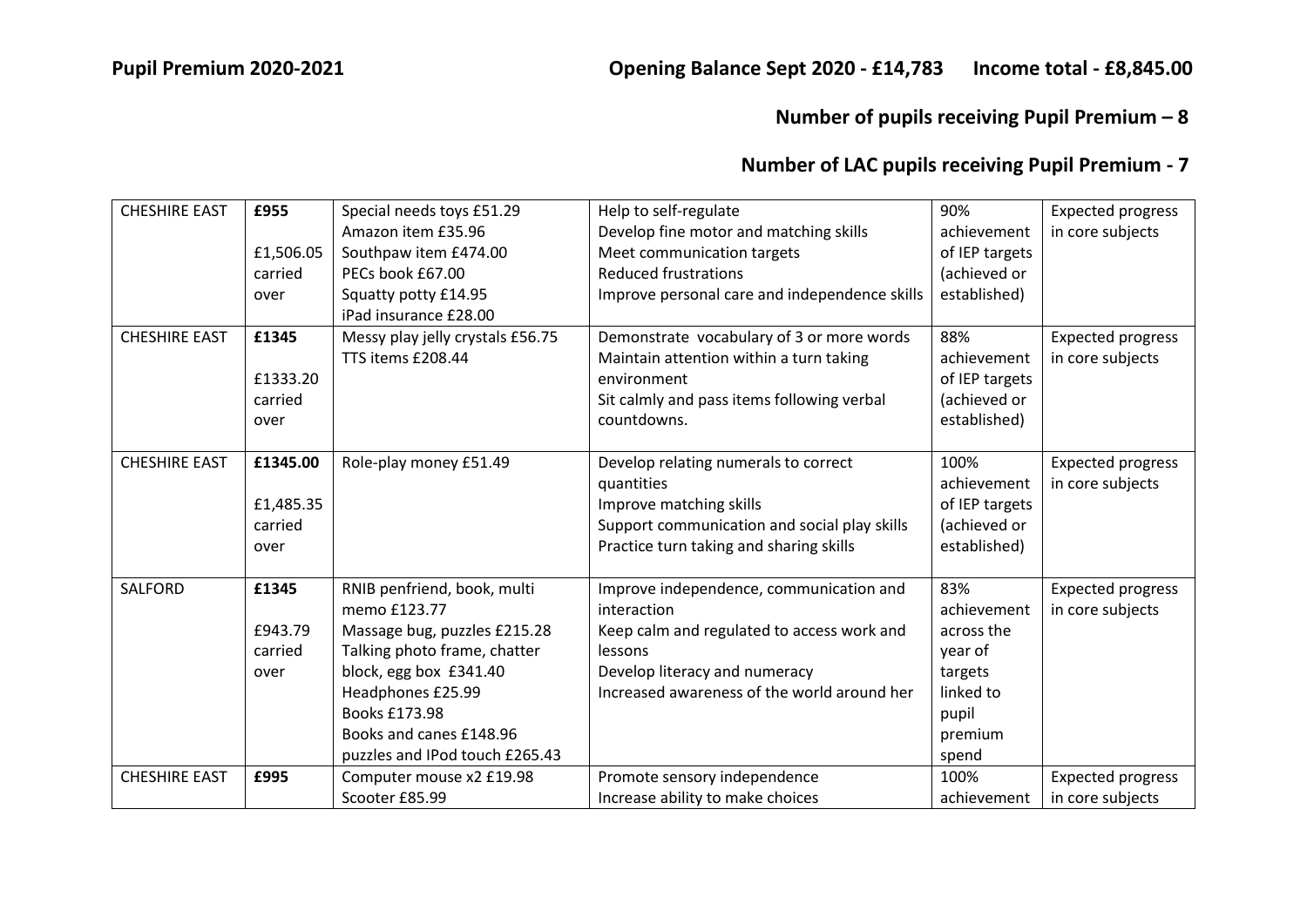| <b>SEFTON</b><br>LAC        | £737.04<br>carried<br>over<br>£1,202.14<br>carried<br>over | Easy Travel harness £741.50<br>Role play kit, jigsaws £298.36<br>Tobii Dynavox £127.20<br>Perspex devise cover £25.00<br>Storage unit, brush set £467.88<br>iPad insurance £28.00<br>cubby tray unit £323.94 | Tolerate staff directed sensory activities<br>Develop independent use of technology<br>Develop fine motor skills to engage with daily<br>living tasks<br>Be able to gather resources for familiar<br>sessions and transition following a visual<br>worklist<br>To copy written word from choice books with<br>no prompts<br>Complete three tasks in a row for at least 15<br>minutes without prompts<br>Assist with own personal care | of IEP targets<br>(achieved or<br>established)<br>80%<br>achievement<br>of IEP targets<br>(achieved or<br>established) | <b>Expected progress</b><br>in core subjects |
|-----------------------------|------------------------------------------------------------|--------------------------------------------------------------------------------------------------------------------------------------------------------------------------------------------------------------|---------------------------------------------------------------------------------------------------------------------------------------------------------------------------------------------------------------------------------------------------------------------------------------------------------------------------------------------------------------------------------------------------------------------------------------|------------------------------------------------------------------------------------------------------------------------|----------------------------------------------|
|                             |                                                            |                                                                                                                                                                                                              | To recognise and copy 30 different signs when<br>given a visual prompt                                                                                                                                                                                                                                                                                                                                                                |                                                                                                                        |                                              |
| <b>STAFFORDSHIRE</b><br>LAC | £404.92<br>carried<br>over                                 | No purchases made                                                                                                                                                                                            | Students to have purchases made before end<br>of 2021. Will be assessed against IEP<br>achievements Feb 2022                                                                                                                                                                                                                                                                                                                          | 80%<br>achievement<br>of IEP targets<br>(achieved or<br>established)                                                   | <b>Expected progress</b><br>in core subjects |
| <b>CHESHIRE EAST</b><br>LAC | £368.09<br>carried<br>over                                 | Feeding bowls £24.53<br>iPad insurance £28<br>Therapy roll £138.90<br>Play roll £88.68                                                                                                                       | Coactively eat dinner in a busier setting<br>Develop showing a positive or negative<br>response<br>Vocalise a request for more of a motivating<br>activity                                                                                                                                                                                                                                                                            | 88% IEP<br>achievement<br>across the<br>year of<br>targets<br>linked to<br>pupil                                       | <b>Expected progress</b><br>in core subjects |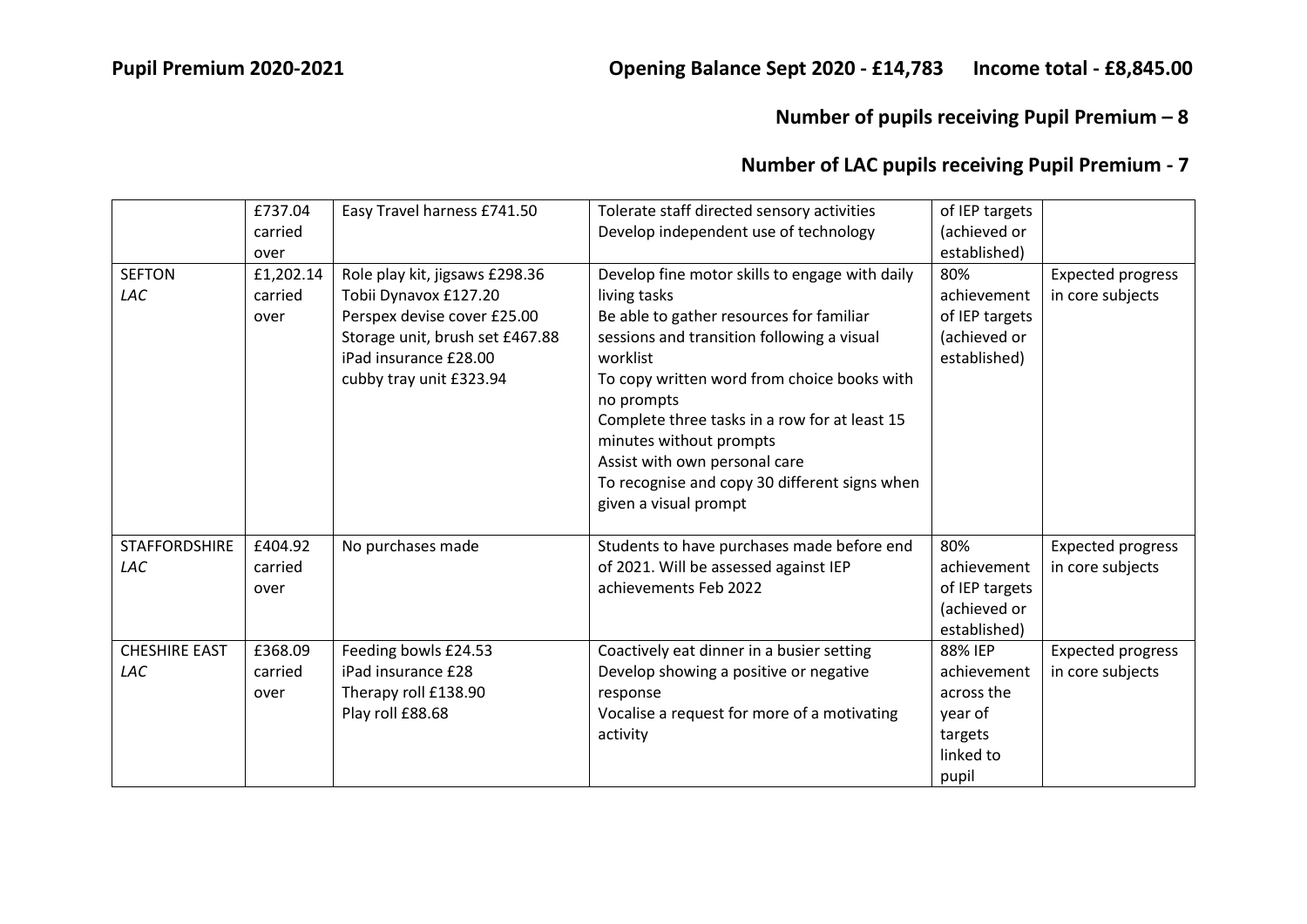|                                   |                              |                                                                                                                                                                                                                             |                                                                                                                                    | premium<br>spend                                                      |                                              |
|-----------------------------------|------------------------------|-----------------------------------------------------------------------------------------------------------------------------------------------------------------------------------------------------------------------------|------------------------------------------------------------------------------------------------------------------------------------|-----------------------------------------------------------------------|----------------------------------------------|
| <b>SHROPSHIRE</b><br><b>LAC</b>   |                              | No purchases made                                                                                                                                                                                                           | Students to have purchases made before end<br>of 2021. Will be assessed against IEP<br>achievements Feb 2022                       | 100%<br>achievement<br>of IEP targets<br>(achieved or<br>established) | <b>Expected progress</b><br>in core subjects |
| <b>KENT</b><br>LAC                | £400<br>carried<br>over      | 6 tier bookshelf £62.97                                                                                                                                                                                                     | Develop independence<br>Locate own books using pre-braille skills<br><b>Exploring tactile markers</b>                              | 80%<br>achievement<br>of IEP targets<br>(achieved or<br>established)  | <b>Expected progress</b><br>in core subjects |
| LANCASHIRE<br>LAC                 |                              | No purchases made                                                                                                                                                                                                           | Students to have purchases made before end<br>of 2021. Will be assessed against IEP<br>achievements Feb 2022                       |                                                                       |                                              |
| PETERBOROUGH<br>LAC               |                              | No purchases made                                                                                                                                                                                                           | Students to have purchases made before end<br>of 2021. Will be assessed against IEP<br>achievements Feb 2022                       |                                                                       |                                              |
| <b>CHESHIRE WEST</b><br>& CHESTER | £1,748.45<br>carried<br>over | Explore your senses £445.50<br>RNIB item £80.34<br>Neckerchew X7 £90.93<br>Books, piano mat, boards 365.50<br>Apple app £50.00<br>LED light strips & projector £39.98<br>Projector light, light table & ball<br>pit £361.22 | Develop communication and sensory<br>processing<br>Gain independence with dressing<br>Build on social, emotional and Mental health | 80%<br>achievement<br>of IEP targets<br>(achieved or<br>established)  | <b>Expected progress</b><br>in core subjects |